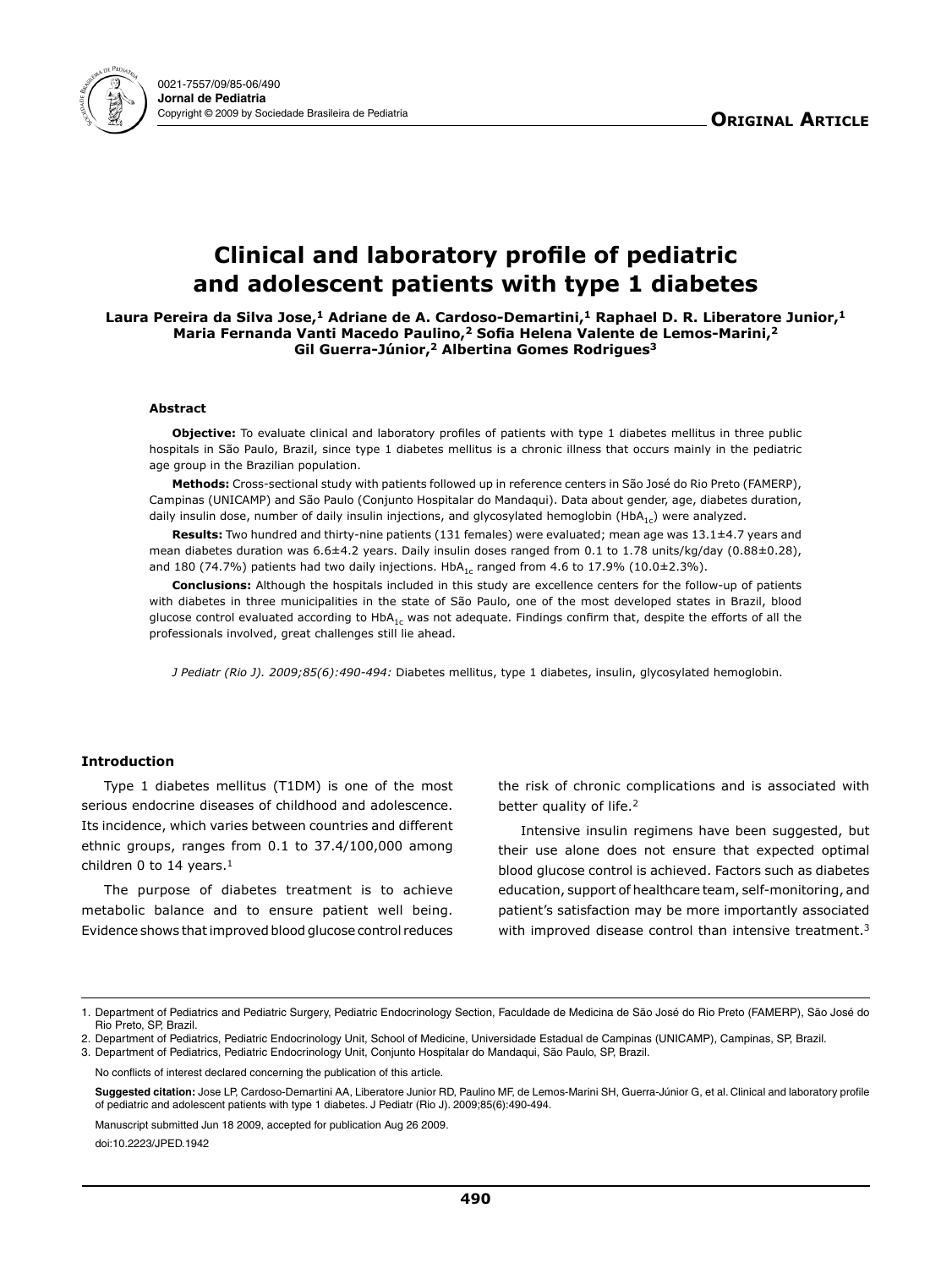The recommendations made in the Diabetes Control and Complications Trial (DCCT) demand important changes in patient's behavior: self-monitoring of capillary blood glucose three to four times a day, four daily insulin injections or use of an insulin pump, changes in eating habits, practice of planned physical activities, and adjustment of insulin doses according to dietary intake and exercise.4

The DCCT demonstrated that intensive treatment of 13 to 39-year-old patients delays the onset and progression of retinopathy, nephropathy and diabetic neuropathy, and that there is an association between blood glucose levels, glycosylated hemoglobin (HbA $_{1c}$ ) and microvascular complications in patients with diabetes.4 Hypoglycemia is a limiting factor to intensive glycemic control, especially in small children who are under risk of cognitive alteration after repetitive hypoglycemic episodes.<sup>5</sup> Although the risk of hypoglycemia was greater in patients undergoing intensive therapy, benefits outweighed the risk of hypoglycemia<sup>6-8</sup> and now the basal-bolus regimen with rapid-acting analogs (aspart, lispro) given in bolus generally reduce hypoglycemia episodes and postprandial glycemia levels, while basal insulin analogs (detemir, glargina) tend to reduce particularly the number of episodes of nocturnal hypoglycemia.5

Intensive diabetes treatment is based on the adaptation of insulin regimens to the results of blood glucose selfmonitoring, and should not be determined only by the number of daily insulin injections.9 Strict clinical and laboratory control and individualized treatment should be determined by a multidisciplinary team. Moreover, patients and their families should receive education about the treatment and be prepared to adhere to it.

This study, which was conducted to improve patient follow-up, evaluated the clinical and laboratory profiles of children and adolescents with T1DM in three public hospitals that are excellence centers for patients with T1DM in the state of São Paulo, Brazil.

## **Patients and methods**

This cross-sectional study was conducted in the middle of 2006, with patients followed up in T1DM reference centers in São José do Rio Preto (FAMERP), Campinas (UNICAMP) and São Paulo (Conjunto Hospitalar do Mandaqui). In those three centers, a multidisciplinary approach was used, as pediatric endocrinologists, nurses, nutritionists, psychologists, and educators work together in consultations four times a year, free emergency and telephone access. The follow-up was carried out beginning with the group meeting with the team and subsequently individual appointment with the doctor.

All patients and at least one caregiver received individual orientation from the professionals of the team (psychologist, nutritionist and nurse) relative to use of insulin, finger glycemic tests and food plan. There was no orientation as to carbohydrate counting.

The patients were encouraged to alter their insulin dosage based on the results of glycemic tests. Ophthalmologic evaluation and 24 h microalbuminuric dosages were carried out annually in those with more than 5 years of diabetes.

The diagnosis of T1DM was made following international criteria and excluded all other kinds of diabetes. No patient had retinopathy or nephropathy.

For all patients NPH insulin, syringes and glucose monitor strips are provided by the State. Insulin analogues, pumps and pens are not provided.

The medical records of 239 patients were reviewed, and data were collected about gender, age, disease duration, daily insulin dose, number of daily insulin injections, use of glucometer for self-monitoring of blood glucose levels, and level of HbA<sub>1c</sub>. All data were collected from the last visit records.

Level of HbA $_{1c}$  was measured by high performance liquid chromatography (HPLC) at a reference interval of 4.6 to 6.5%. According to the International Society of Pediatric and Adolescent Diabetes (ISPAD), optimal HbA<sub>1c</sub> levels are ≤ 7.5%; suboptimal, between 7.6 and 9.0%; and poor (or high risk), greater than 9.0%.4,9 For statistical analysis in this study, results were divided into two groups: poor control = HbA<sub>1c</sub> > 9.0%; and good control = HbA<sub>1c</sub>  $\leq$  9.0%.

The research protocol was approved by the Institutional Review Board from São José do Rio Preto Medical School with no necessity of a consent form.

Data were described and analyzed with a parametric test (Student's *t*), and with a nonparametric test (chisquare) for non-normally distributed values. Linear and multiple regression tests were used to study the behavior of two or more variables simultaneously to detect possible associations between variation of one variable as a function of variation of one or more of the other variables. The level of type I error was  $\alpha = 5\%$ , and  $p < 0.05$  was considered significant.

## **Results**

The medical records of 239 patients (131 female patients) were reviewed. Mean age was 13.1±4.7 years (3.0 to 26.2 years), and mean T1DM duration was 6.6±4.2 years (0.4 to 18.5 years).

Insulin doses ranged from 0.1 to 1.78 units/kg/day  $(0.88\pm0.28)$ . The number of daily insulin injections was two for 179 (74.9%) patients, one for 28 (11.7%), and three for 32 (13.4%).

Sixty-four patients (26.8%) used only NPH insulin; 78 (32.6%) used premixed insulin (70/30; 80/20; 90/10); 44 (18.4%) used NPH and regular insulin; and 52 (21.8%),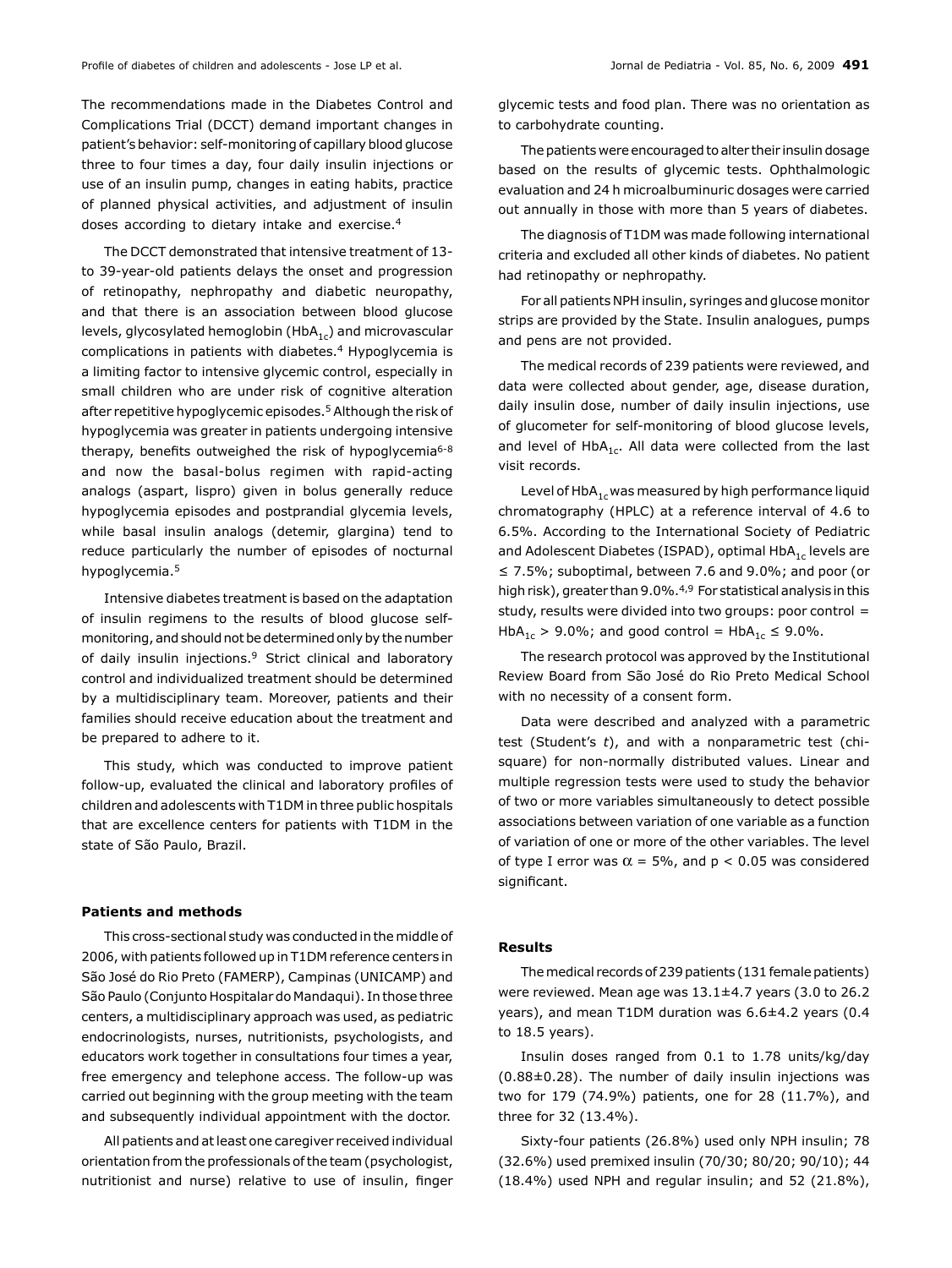used NPH and lispro insulin. Only one patient (0.4%) used glargine and lispro insulin.

Only two patients (0.8%) did not perform capillary blood glucose self-monitoring because they did not have a glucometer at home.

HbA<sub>1c</sub> ranged from 4.6 to 17.9% (10.0±2.3%), and there were no significant differences between genders  $($ females = 10.1±2.4%; males = 9.9±2.2%; p = 0.49). T1DM control was good for 93 (38.9%) patients, and poor for 146 (61.1%). In both groups, most patients had two daily insulin injections (Table 1), and, unexpectedly, patients that had three daily injections had a greater mean  $HbA_{1c}$  (p = 0.007).

However,  $HbA_{1c}$  was significantly lower in patients that used NPH insulin and lispro than in patients that used only NPH, premixed insulin or NPH and regular insulin  $(p = 0.0005)$  (Table 2).

In this group, multiple regression analysis revealed that three daily injections ( $p = 0.008$ ), doses greater than 0.8 units/kg/day ( $p = 0.001$ ), and disease duration longer than 5 years ( $p = 0.04$ ) were associated with poorer T1DM control as assessed by level of  $HbA_{1c}$ .

**Table 1 -** Distribution of patients with diabetes according to HbA<sub>1c</sub> level

| T1DM control ( $HbA_{1c}$ )       | Good $(5.9.0\%)$            | Poor $(>9.0\%)$            |
|-----------------------------------|-----------------------------|----------------------------|
| Number of patients                | 93 (38.9%)                  | 146 (61.1%)*               |
| Gender                            | 44 males, 55 females        | 64 males, 82 females       |
| Age (years)                       | $11.9 \pm 5.3$ (3.0-23.2)   | $13.8 \pm 4.1$ (3.00-22.6) |
| T1DM duration (years)             | $5.7\pm4.2$ (0.4-17.2)      | $7.2\pm4.1(0.5-18.5)$      |
| Daily insulin dose (units/kg/day) | $0.85 \pm 0.28$ (0.17-1.78) | $0.90\pm0.27$ (0.10-1.68)  |
| $HbA_{1c}$ (%)                    | $7.8 \pm 1.0$ (4.6-9.0)     | $11.4 \pm 1.8$ (9.1-17.9)* |
| One daily injection               | 18 (19.4%)                  | $10(6.8\%)$                |
| Two daily injections              | 65 (69.9%)                  | 114 (78.1%)                |
| Three daily injections            | 10 (10.7%)                  | $22(15.1\%)*$              |

HbA<sub>1c</sub> = glycosylated hemoglobin; T1DM = type 1 diabetes mellitus.  $* n < 0.05$ 

| Table 2 - | Distribution of patients with diabetes according to type of insulin |  |  |  |  |  |
|-----------|---------------------------------------------------------------------|--|--|--|--|--|
|-----------|---------------------------------------------------------------------|--|--|--|--|--|

| <b>Type of insulin</b> | <b>Only NPH</b> | Premixed        | NPH + Regular   | NPH + Lispro     |
|------------------------|-----------------|-----------------|-----------------|------------------|
|                        | $(n = 64)$      | $(n = 78)$      | $(n = 44)$      | $(n = 52)$       |
| Gender                 | 30 males,       | 37 males,       | 17 males,       | 24 males,        |
|                        | 34 females      | 41 females      | 27 females      | 28 females       |
| Age (years)            | $12.9 \pm 4.4$  | $12.6 \pm 4.5$  | $17.0 \pm 4.2$  | $10.8 \pm 3.6$   |
|                        | $(3.2 - 23.2)$  | $(3.8 - 22.6)$  | $(8.1 - 26.2)$  | $(3.0-19.0)$     |
| T1DM duration (years)  | $6.7 + 4.2$     | $7.1 \pm 4.4$   | $8.5 \pm 3.6$   | $4.1 \pm 3.0$    |
|                        | $(0.4 - 17.2)$  | $(0.8 - 18.5)$  | $(0.7 - 16.0)$  | $(0.5 - 10.0)$   |
| Daily insulin dose     | $0.76 \pm 0.25$ | $0.88 \pm 0.21$ | $0.97 \pm 0.29$ | $0.96 \pm 0.32$  |
| (units/kg/day)         | $(0.17-1.39)$   | $(0.56 - 1.78)$ | $(0.36 - 1.68)$ | $(0.10-1.64)$    |
| One daily injection    | $8(12.5\%)$     | 0(0)            | $0(0\%)$        | 19 (36.5%)       |
| Two daily injections   | 53 (82.8%)      | 68 (87.2%)      | 27 (61.4%)      | 29 (55.8%)       |
| Three daily injections | $3(4.7\%)$      | 10 (12.8%)      | 17 (38.6%)      | $4(7.7\%)$       |
| $HbA_{1c}$ (%)         | $10.5 \pm 2.7$  | $10.5 \pm 1.9$  | $10.0 \pm 2.1$  | $8.7 \pm 2.1$    |
|                        | $(5.5-17.9)$    | $(7.2 - 14.9)$  | $(6.8 - 16.9)$  | $(4.6 - 14.5)^*$ |
|                        |                 |                 |                 |                  |

HbA<sub>1c</sub> = glycosylated hemoglobin; T1DM = type 1 diabetes mellitus.

 $* p < 0.05 - ANOVA$ .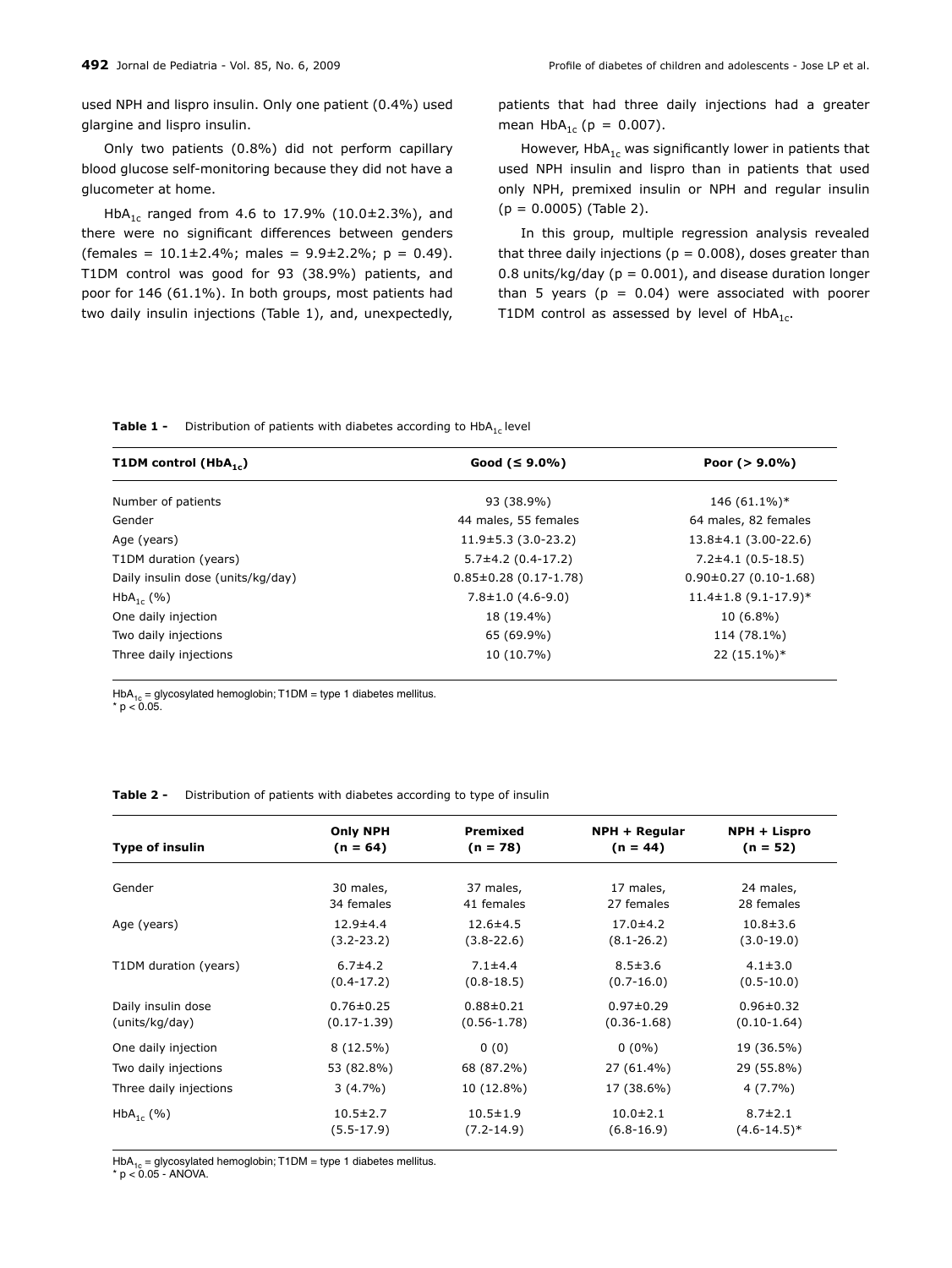## **Discussion**

In recent years, the concept of metabolic control has gained importance in the analysis of onset and progression of chronic complications of diabetes, and the concept of dissociation between metabolic control and onset of these complications was left behind in the history of diabetology. The DCCT concluded that there is a reduction of about 60% in the risk of retinopathy, nephropathy and diabetic neuropathies in patients with good control.4 Recent studies also found a reduction of 42% in cardiovascular risk in patients that undergo intensive treatment for diabetes mellitus.10 Moreover, each 1% reduction in the levels of  $HbA_{1c}$  significantly affects the prevention of microvascular complications.11

The objective of diabetes treatment is to keep  $HbA_{1c}$ at a level that prevents occurrence of severe and frequent hypoglycemia.<sup>5</sup> In this study, mean HbA<sub>1c</sub> was 10.0±2.3%, and most (61.1%) patients had levels greater than 9.0%. These findings indicate a high risk of chronic complications and poor metabolic control despite self-monitoring and the efforts of the multidisciplinary medical team that assisted the patients.

The international experience with this age is not very different. Recent surveys have shown that it is very difficult to maintain Hb $A_{1c}$  levels under the eights even in reference centers. A recent Brazilian survey showed that 90% of 979 young adults in different places around the country were not under good control.12,13

More than only type of insulin, number of insulin shots or finger glucose dosages seem to be important. The team approach, frequent educational meetings and also psychological issues are very important, mainly in the adolescent group.12,14,15

A great number of patients (32.6%) used premixed insulins, which have already been reported to be associated with poor metabolic control in adolescents.<sup>11</sup> However, mean HbA<sub>1c</sub> in this group of patients was similar to that of patients that used only NPH or NPH and regular insulin. The group with the lowest mean  $HDA_{1c}$  was that of patients that used NPH and lispro insulin, which may be explained by lispro's greater efficacy in rapidly reducing postprandial glucose levels.

The same results were found in other studies. Use of NPH insulin with rapid analogues in the same shot reduces HbA<sub>1c</sub> by reducing postprandial glucose levels. The best way to control T1DM patients is the basal/bolus approach, which was not being used in this study group.<sup>16,17</sup>

Most patients (74.9%) had two daily insulin injections and those that had three injections had greater mean HbA<sub>1c</sub>. This is the group of patients in whom the disease duration was longer. We could speculate that as those patients were the oldest (adolescents), metabolic control

was decreased by poor adherence to the treatment, as reported by other authors.15

## **Conclusion**

Although this study was conducted with patients followed up in reference hospitals of three cities in one of the most developed Brazilian state, optimal blood glucose control, evaluated according to level of  $HbA_{1c}$ , was not achieved when only the number of daily insulin injections or the daily insulin dose was increased. The data showed that multidisciplinary teams still face great challenges to prescribe individualized treatments that respond to the needs of each patient with T1DM, and suggest that education should be the basis of successful treatments.

We also believe that new approaches, such as multiple insulin doses, insulin pumps and carbohydrates counting, could be helpful in improving metabolic control. Economic and social issues must be confronted, a major challenge for coming years.

#### **References**

- 1. Karvonen M, Viik-Kajander M, Moltchanova E, Libman I, LaPorte R, Tuomilehto J. [Incidence of childhood type 1 diabetes worldwide.](http://www.ncbi.nlm.nih.gov/pubmed/11023146) [Diabetes Mondiale \(DiaMond\) Project Group.](http://www.ncbi.nlm.nih.gov/pubmed/11023146) Diabetes Care. 2000;23:1516-26.
- 2. Hoey H, Aanstoot HJ, Chiarelli F, Daneman D, Danne T, Dorchy H et al. [Good metabolic control is associated with better quality](http://www.ncbi.nlm.nih.gov/pubmed/11679458) [of life in 2,101 adolescents with type 1 diabetes.](http://www.ncbi.nlm.nih.gov/pubmed/11679458) Diabetes Care. 2001;24:1923-8.
- 3. Danne T, Mortensen HB, Hougaard P, Lynggaard H, Aanstoot HJ, Chiarelli F et al. [Persistent differences among centers over 3](http://www.ncbi.nlm.nih.gov/pubmed/11473067) [years in glycemic control and hypoglycemia in a study of 3,805](http://www.ncbi.nlm.nih.gov/pubmed/11473067) [children and adolescents with type 1 diabetes from the Hvidøre](http://www.ncbi.nlm.nih.gov/pubmed/11473067) [Study Group.](http://www.ncbi.nlm.nih.gov/pubmed/11473067) Diabetes Care. 2001;24:1342-7.
- 4. [The effect of intensive treatment of diabetes on the development](http://www.ncbi.nlm.nih.gov/pubmed/8366922) [and progression of long-term complications in insulin-dependent](http://www.ncbi.nlm.nih.gov/pubmed/8366922) [diabetes mellitus. The Diabetes Control and Complications Trial](http://www.ncbi.nlm.nih.gov/pubmed/8366922) [Research Group.](http://www.ncbi.nlm.nih.gov/pubmed/8366922) N Engl J Med. 1993;329:977-86.
- 5. Schmid H. [New options in insulin therapy.](http://www.ncbi.nlm.nih.gov/pubmed/18038020) J Pediatr (Rio J). 2007;83:S146-54.
- 6. [Effect of intensive diabetes treatment on the development and](http://www.ncbi.nlm.nih.gov/pubmed/8040759) [progression of long-term complications in adolescents with insulin](http://www.ncbi.nlm.nih.gov/pubmed/8040759)[dependent diabetes mellitus: Diabetes Control and Complications](http://www.ncbi.nlm.nih.gov/pubmed/8040759) [Trial. Diabetes Control and Complications Trial Research Group.](http://www.ncbi.nlm.nih.gov/pubmed/8040759) [Group.](http://www.ncbi.nlm.nih.gov/pubmed/8040759) J Pediatr. 1994;125:177-88.
- 7. [Epidemiology of severe hypoglycemia in the diabetes control](http://www.ncbi.nlm.nih.gov/pubmed/2012085) [and complications trial. The DCCT Research Group.](http://www.ncbi.nlm.nih.gov/pubmed/2012085) Am J Med. 1991;90:450-9.
- 8. Hypoglycemia in the Diabetes Control and Complications Trial. [The Diabetes Control and Complications Trial Research Grou](http://www.ncbi.nlm.nih.gov/pubmed/9000705)p. Diabetes. 1997;46:271-86.
- 9. Malerbi D, Damiani D, Rassi N, Chacra AR, Niclewicz ED, Silva Filho R et al. [Posição de consenso da Sociedade Brasileira de](http://www.ncbi.nlm.nih.gov/pubmed/16628285) [Diabetes - Insulinoterapia intensiva e terapêutica com bombas](http://www.ncbi.nlm.nih.gov/pubmed/16628285) [de insulina.](http://www.ncbi.nlm.nih.gov/pubmed/16628285) Arq Bras Endocrinol Metab. 2006;50:125-35.
- 10. Rewers M, Pihoker C, Donaghue K, Hanas R, Swift P, Klingensmith GJ, et al. [Assessment and monitoring of glycemic control in](http://www.ncbi.nlm.nih.gov/pubmed/18036070) [children and adolescents with diabetes.](http://www.ncbi.nlm.nih.gov/pubmed/18036070) Pediatr Diabetes. 2007;8:408‑18.